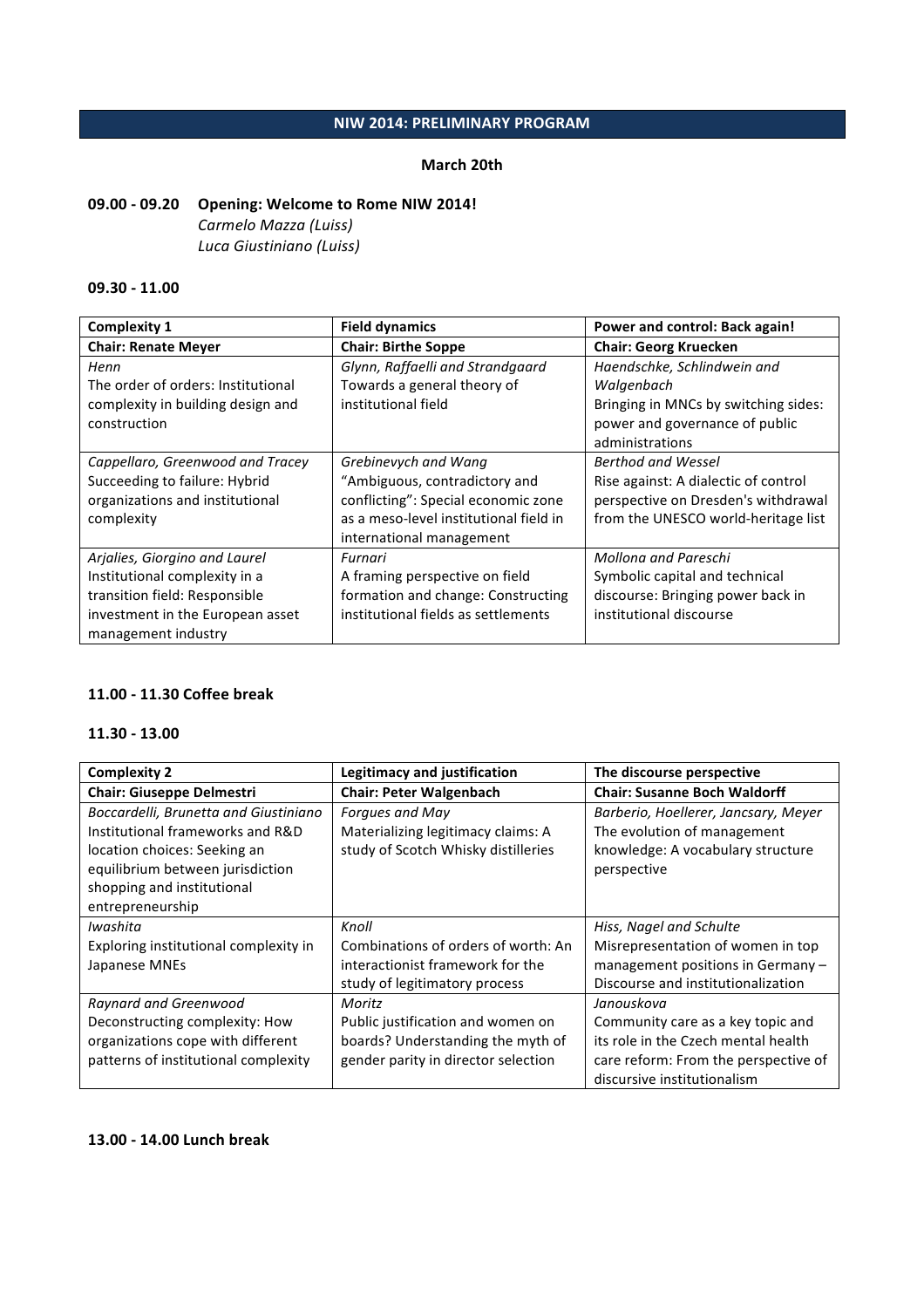#### **14.00 - 15.30**

| Factors of institutional change 1    | Institutional work 1                   | Views of institutionalization 1        |
|--------------------------------------|----------------------------------------|----------------------------------------|
| <b>Chair: Royston Greenwood</b>      | <b>Chair: Jesper Strandgaard</b>       | <b>Chair: Marie Laure Djelic</b>       |
| Reihlen and Wenzlaff                 | <b>Bottura and Piazza</b>              | Kloos, Korff, Oberg, Oelberger and     |
| From institutional contradictions to | Thank you for (not) Smoking!           | Powell                                 |
| organizational transformation: the   | Institutional work and the diffusion   | Between contestation and               |
| case of a university merger          | of anti-smoking legislation in the US  | convergence: The proto-                |
|                                      |                                        | institutionalization of nonprofit      |
|                                      |                                        | performance metrics                    |
| Girschik                             | Micelotta                              | Ben Slimane, Cheney and Wang           |
| Sweets for my sweet: Selling         | Institutional maintenance as           | The revival of absynthe                |
| institutional change through         | accommodation of change: The case      |                                        |
| relational work                      | of "open access" in higher education   |                                        |
|                                      | publishing                             |                                        |
| Blinkenberg                          | <b>Risi and Wickert</b>                | Huether and Kruecken                   |
| The role of presence and absence in  | "Sawing off their own branches": The   | The rise and fall of student fees in   |
| institutional change: Implementing   | case of institutional work and         | Germany: A failed institutionalization |
| open standards for software in       | <b>Corporate Social Responsibility</b> | process                                |
| Danish local administrations         | professionals                          |                                        |

### **15.30 - 16.00 Coffee break**

#### **16.00 - 17.30**

| <b>Factors of institutional change 2</b> | <b>Institutional work 2</b>            | <b>Views of institutionalization 2</b> |
|------------------------------------------|----------------------------------------|----------------------------------------|
| <b>Chair: Luca Giustiniano</b>           | <b>Chair: Bernard Forgues</b>          | <b>Chair: Carmelo Mazza</b>            |
| Fuenfschilling and Truffer               | <b>Guerard and Seidl</b>               | Delmestri, Drori, Oberg                |
| Institutional plurality: stability and   | Spaces of institutional work: A        | Logo archeology - What can we learn    |
| change in organizational fields - The    | wonder drug and the single             | about institutions and                 |
| case of urban water in Australia         | technology appraisal in UK             | institutionalization processes from a  |
|                                          |                                        | snapshot of logos?                     |
| Erdemir and Koc                          | Slater                                 | Dielic                                 |
| The nuts and bolts of institutional      | Connecting institutional work and      | The "mother" of neoliberal think       |
| emergence: Social mechanisms in          | institutional logics - the case of the | tanks - Atlas and the making of a      |
| explaining transformations of            | Chartered Institute of Personnel and   | transnational community of free-       |
| practices, forms, and fields             | Development and the Royal Charter      | market thinkers                        |
|                                          | 1968-2010                              |                                        |
| <b>Onder and Ozen</b>                    | Mica and Pawlak                        | Arnold and Soppe                       |
| Center and periphery: Diffusion of       | Coping with the unintended             | Where do social products come          |
| imported management practices in         | consequences of institutional work     | from? From social movement to          |
| developing countries                     |                                        | mass market - tracing Fair Trade       |
|                                          |                                        | products in Switzerland                |

# **17.30 - 18.45 Keynote Speech:** *Old Institutions and New Capitalism*

# **Prof. Bruce G. Carruthers**

John D. and Catherine T. MacArthur Professor *President, Society for the Advancement of Socio-Economics Northwestern University - Department of Sociology* **Presentation by Renate Meyer (WU Vienna - CBS)**

**20.00 Dinner**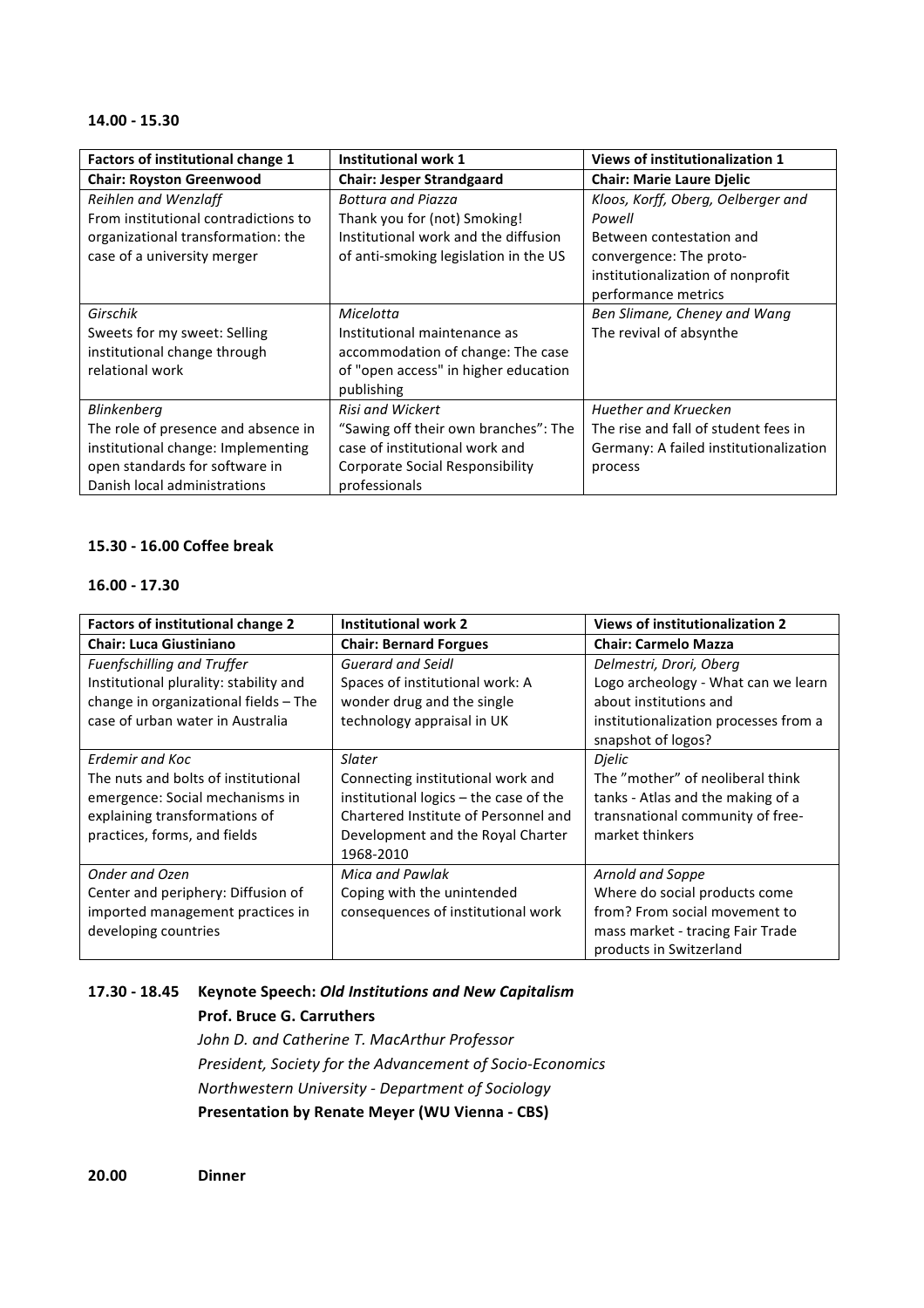### **March 21st**

## **09.30 - 11.00**

| <b>Institutional logics 1</b>        | <b>Contradictions and conflicts at the</b><br>institutional level | The rise and fall of practices 1       |
|--------------------------------------|-------------------------------------------------------------------|----------------------------------------|
| <b>Chair: Georg Kruecken</b>         | <b>Chair: Renate Meyer</b>                                        | <b>Chair: Jesper Strandgaard</b>       |
| Boch-Waldorff and Berg-Johansen      | Creed and DeJordy                                                 | Hasse and Passarge                     |
| What are logics? An investigation of | Personal identity work, Institutional                             | Diffusion, de-coupling, and counter    |
| the methodologies in the             | contradiction and the reproduction                                | models. A self-critical note           |
| Institutional Logics perspective     | and change of organizational Identity                             |                                        |
| Hotho, Minbaeva, Muratbekova,        | <b>Bohn and Walgenbach</b>                                        | <b>Haack and Siewecke</b>              |
| Rabbiosi                             | Refusing, connecting and playing off                              | Institutional change and               |
| Community logics and social ties:    | conflicting institutional demands                                 | institutionalization - An analysis of  |
| Individual responses to community    |                                                                   | the institutionalization of the market |
| obligations at the workplace         |                                                                   | logic in the course of the German      |
|                                      |                                                                   | reunification                          |
| Westenholz                           | <b>Droste</b>                                                     | Jeannet and Lepori                     |
| Ambiguity, conventions and           | Processes of institutional                                        | The endogeneity of labor market        |
| institutional logics                 | convergence and divergence: A                                     | regulation: Hiring practices in Swiss  |
|                                      | perspective from the development of                               | academic disciplines                   |
|                                      | consumer credit in the United States                              |                                        |
|                                      | and Germany from mid-19th century                                 |                                        |
|                                      | to the 1970s                                                      |                                        |

# **11.00 - 11.30 Coffee break**

### **11.30 - 12.30**

| <b>Institutional logics 2</b>          | New directions and challenges 1       | The rise and fall of practices 2     |
|----------------------------------------|---------------------------------------|--------------------------------------|
| <b>Chair: Susanne Boch Waldorff</b>    | <b>Chair: Peter Walgenbach</b>        | <b>Birthe Soppe</b>                  |
| Pemsel and Soderlund                   | Klatetzki                             | <b>Bevort and Strandgaard</b>        |
| Institutional logics in inter-         | Hang 'em high: The lynch mob as       | Constructing expertise: Evaluative   |
| institutional temporary                | temporary organization: Extending     | practices in filmmaking              |
| organizations: A theoretical exposé    | the neo-institutional agenda          |                                      |
| and empirical investigation            |                                       |                                      |
| Brandl, Bullinger and Pernkopf         | Forgues and Zhao                      | Scheiber, Woywode, Wruk and Oberg    |
| Konhaeusner                            | Unveiling rhetoric and materiality in | Field interactions, adoption,        |
| Conditions for working with            | incumbent-driven                      | implementation, and outcomes: How    |
| institutional logics in organizational | deinstitutionalization                | usability practices are incorporated |
| settings                               |                                       | in German software firms             |

## **12.30 - 13.15**

| Plenary Room                      |
|-----------------------------------|
| Presentation by Peter Walgenbach  |
| Friedland                         |
| The value of institutional logics |

### **13.15 - 14.30 Lunch break**